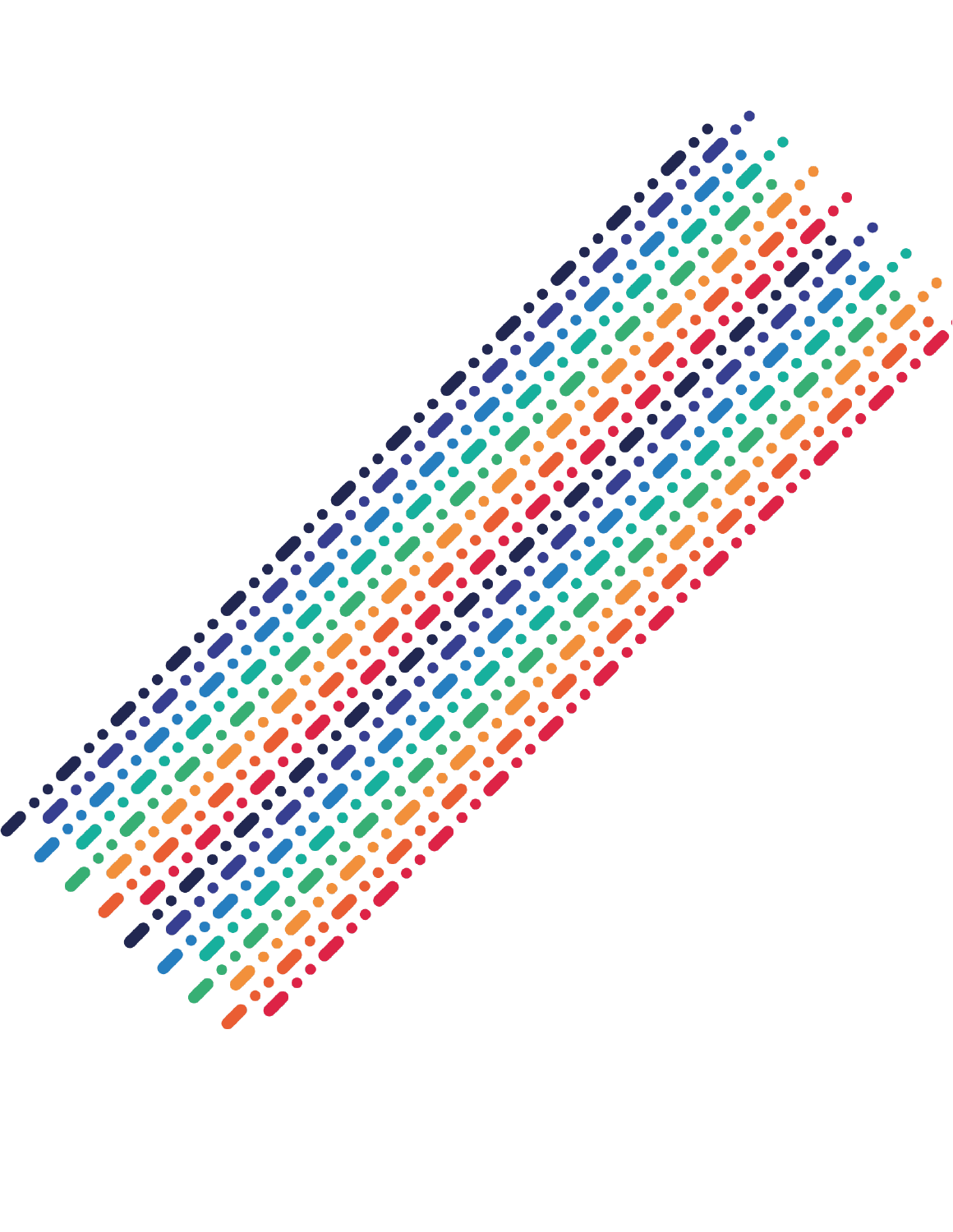

# Using deep learning for particle identification and energy estimation in CMS HGCAL L1 trigger

June-August 2019

**AUTHOR(S):** Anwesha Bhattacharya

**SUPERVISOR(S):** Emilio Meschi

# **ABSTRACT**

. . . . . . .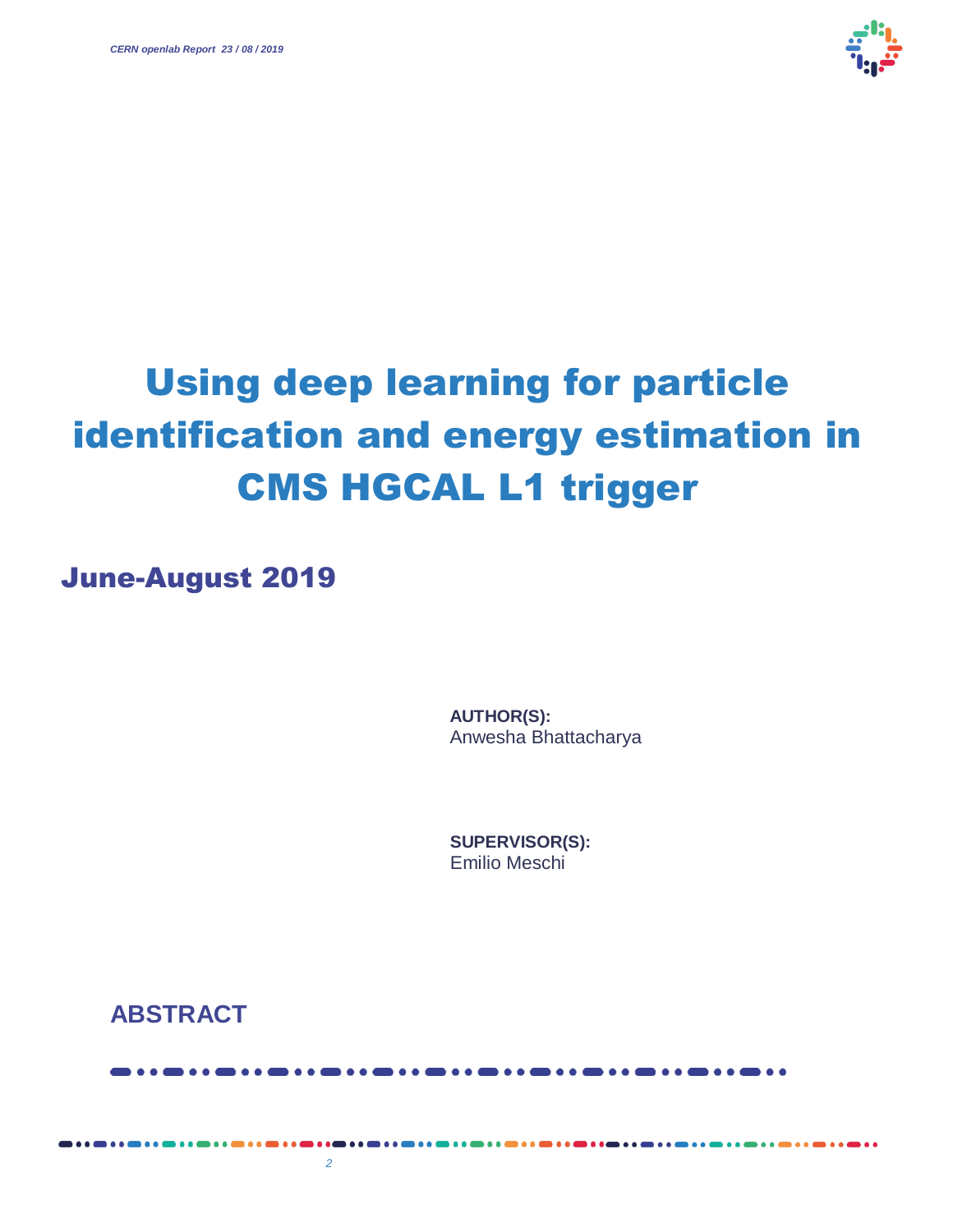

In run 4 of the LHC, the extreme high luminosity is expected to generate an enormous pileup of up to 200 proton-proton collisions for each bunch crossing. This has to be read out at 750 kHz with a maximum latency of 12.5<sup>1</sup>s. In order to disentangle the energy from pileup collision, the upgraded CMS detector for Run-4 will feature a new High Granularity Calorimeter (HGCAL) with unprecedented lateral and longitudinal segmentation. The total number of channels read out into the Level-1 trigger processor will be of the order of 10<sup>6</sup>. To process this data with such small latency, we need to develop sophisticated algorithms. In this report, we aim to use machine learning techniques for electron-photon identification and energy estimation in the L1 Trigger. The idea is to implement the architectures on FPGA boards that will have fast inference, enough to cope with the requirements of the HGCAL.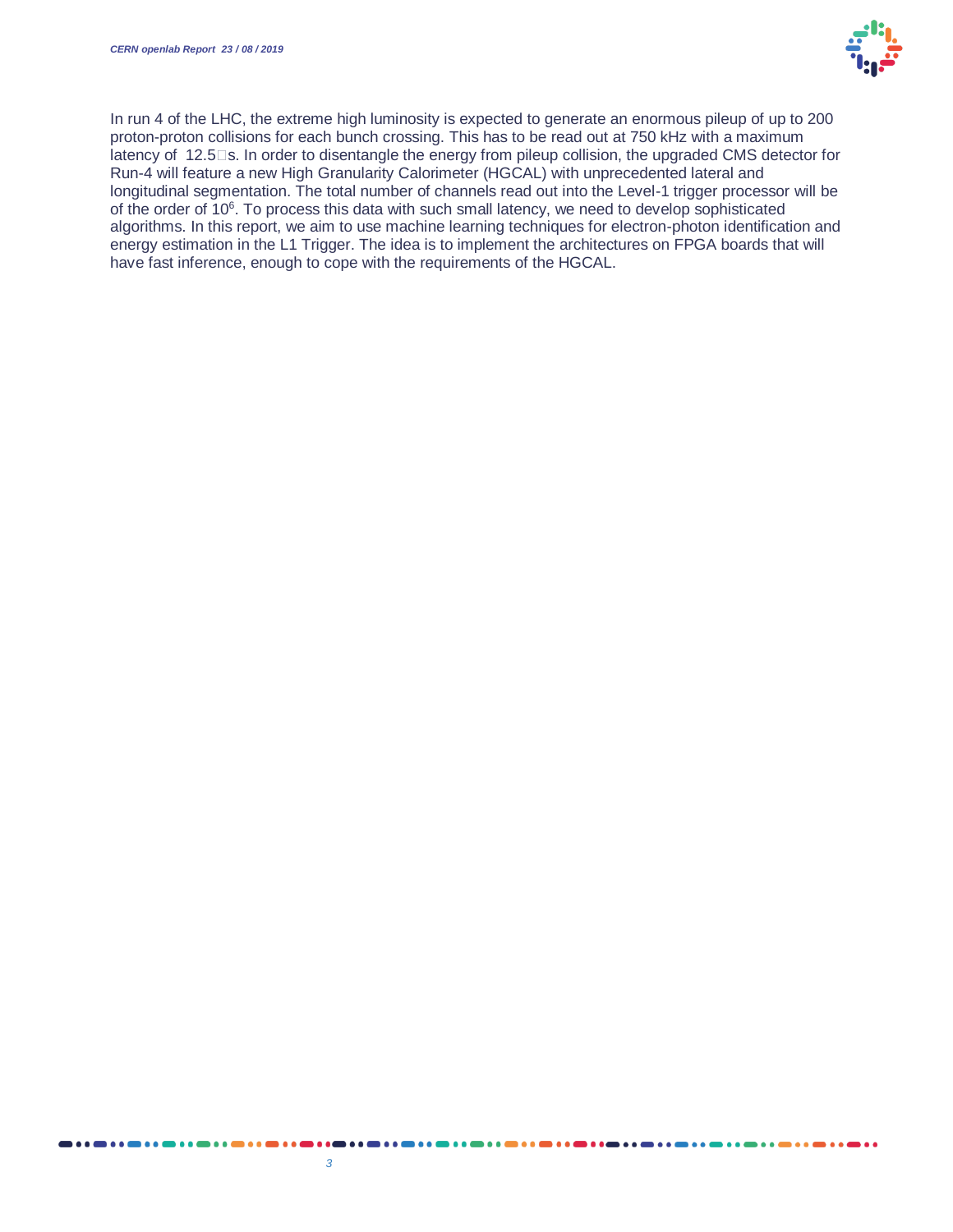

# **TABLE OF CONTENTS**

**BIIBIIBIIBIIBIIBIIE** . . . . . . . **. . . . . . . . . . .** . . 4  $\bullet \bullet$ 

| <b>INTRODUCTION</b>                       | 5              |
|-------------------------------------------|----------------|
| <b>Dataset</b>                            | 5              |
| <b>DL</b> model architectures             | 6              |
| Model 1 - 3D CNN architecture             | 6              |
| Model 2 - 2D CNN architecture             | $\overline{7}$ |
| 1 input architecture                      | $\tau$         |
| 2 input architecture                      | $\overline{7}$ |
| Classification performance of the models. | 8              |
| Regression model and performance          | 10             |
| <b>Model on hardware</b>                  | 11             |
| <b>Conclusion</b>                         | 13             |
| <b>Acknowledgments</b>                    | 13             |
| <b>References</b>                         | 13             |

--------------------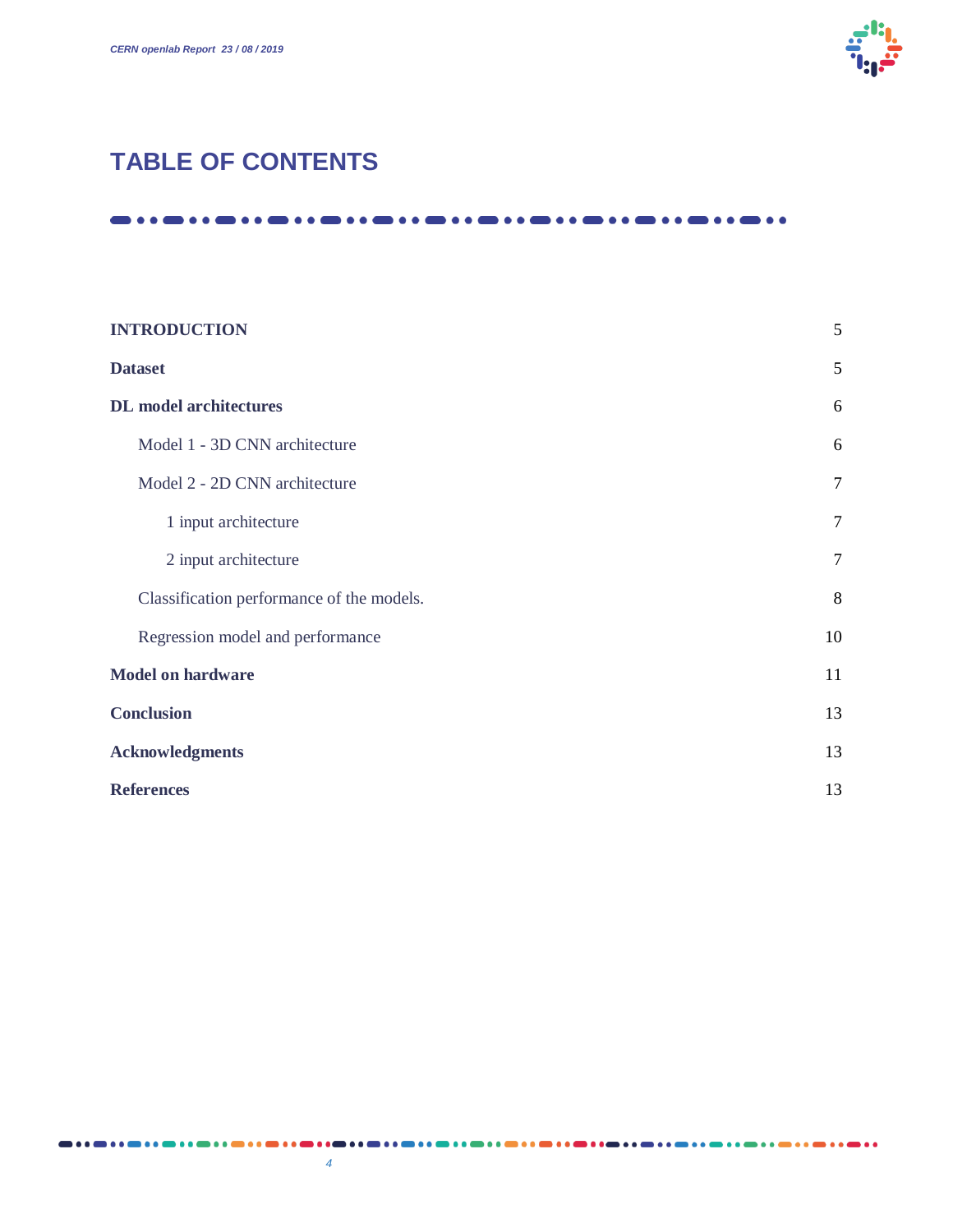

# <span id="page-4-0"></span>**1. INTRODUCTION**

For the fourth run of the LHC, CMS will undergo an update in its detector with the endcap calorimeters being replaced by the High Granularity Calorimeter (HGCAL) **[1]**. The new calorimeter will feature extremely fine transverse and longitudinal segmentation, for both electromagnetic and hadronic compartments. This is necessary to counter the effects of high pileup that will be generated due to the higher luminosity of 7.5x10<sup>34</sup> cm<sup>-2</sup>s<sup>-1</sup> expected from the increased bunch population and focussing in the LHC. Novel approaches are required to enhance pileup rejection and perform particle identification and energy estimation in the detector.

The HGCAL detector will consist of 52 layers, of which 28 layers are for the electromagnetic portion (ECAL) and 24 for the hadronic portion (HCAL) [**1, 2**]. The electromagnetic layers and a part of the hadronic layers will consist of hexagonal silicon sensors with  $0.5$ -1 cm<sup>2</sup> cell size. The remainder of the hadronic portion is made of highly segmented scintillators with SiPM readout. The L1 trigger only uses alternate layers, so that the data collection is kept manageable. Hence, we have 14 effective layers from ECAL.

The latency at the L1 trigger level is 12.5 $\square$ s, of which, the calorimeter only energy estimation and particle identification will have only  $\sim1$  is. To have fast inference, we explore the possibility of employing the powerful tools of deep learning and deploying these architectures on FPGAs. For this, we are using Micron's SB852 board which features Xilinx Virtex Ultrascale+ FPGA [4]. The compiler and the necessary drivers have been provided by Micron. Currently, the Micron development environment is optimized to support Convolutional Neural Networks (CNN) and taking this into account, we develop models that can perform regression and classification.

This report highlights the approaches taken and is arranged in the following order: Section 2 covers the dataset generation process, followed by the proposed models in Section 3. Section 4 reports the performance of the model on the board and we conclude with the summary and future work in Section 5.

# <span id="page-4-1"></span>**2. Dataset**

For this study. we use a simulated sample of 100,000 single particle events comprising of 50% photons and 50% electron-positron pairs generated at the interaction region. Forty percent of the photons convert to electron-positron pairs before reaching the surface of the detector. These events are excluded from the sample and will be studied separately at a later stage. This sample was generated with no pileup. The goal here is to develop an architecture with optimal efficiency in terms of latency, computational resource required and identification power. To create the dataset, we use constrained topological clustering that generates 20x20 grids around the simulated hit which corresponds to the maximum energy deposition across all 38 channels. The 3D representation of the energy deposits is shown in Figure 1(a). Initially, the idea was to use the first 14 layers that correspond to the electromagnetic part of the detector. However, it was observed that the electromagnetic layers alone are not sufficient to contain the energies of the most energetic particles and that these particles penetrate into the hadronic layers as well. This can be seen in Figure 1(b). Therefore, we consider all 38 layers for our training.

Traditional CNNs work with RGB images with 3 input channels, with each channel processed by dedicated kernels. In other words, the channels do not share weights. Since our representation has 38 channels and they are correlated (because the energy deposits across the layers are from the same shower), the natural choice is to use approaches that are either independent of the input shape or use 4D inputs, for example, convolutional LSTMs, 3D-CNNs or GNNs.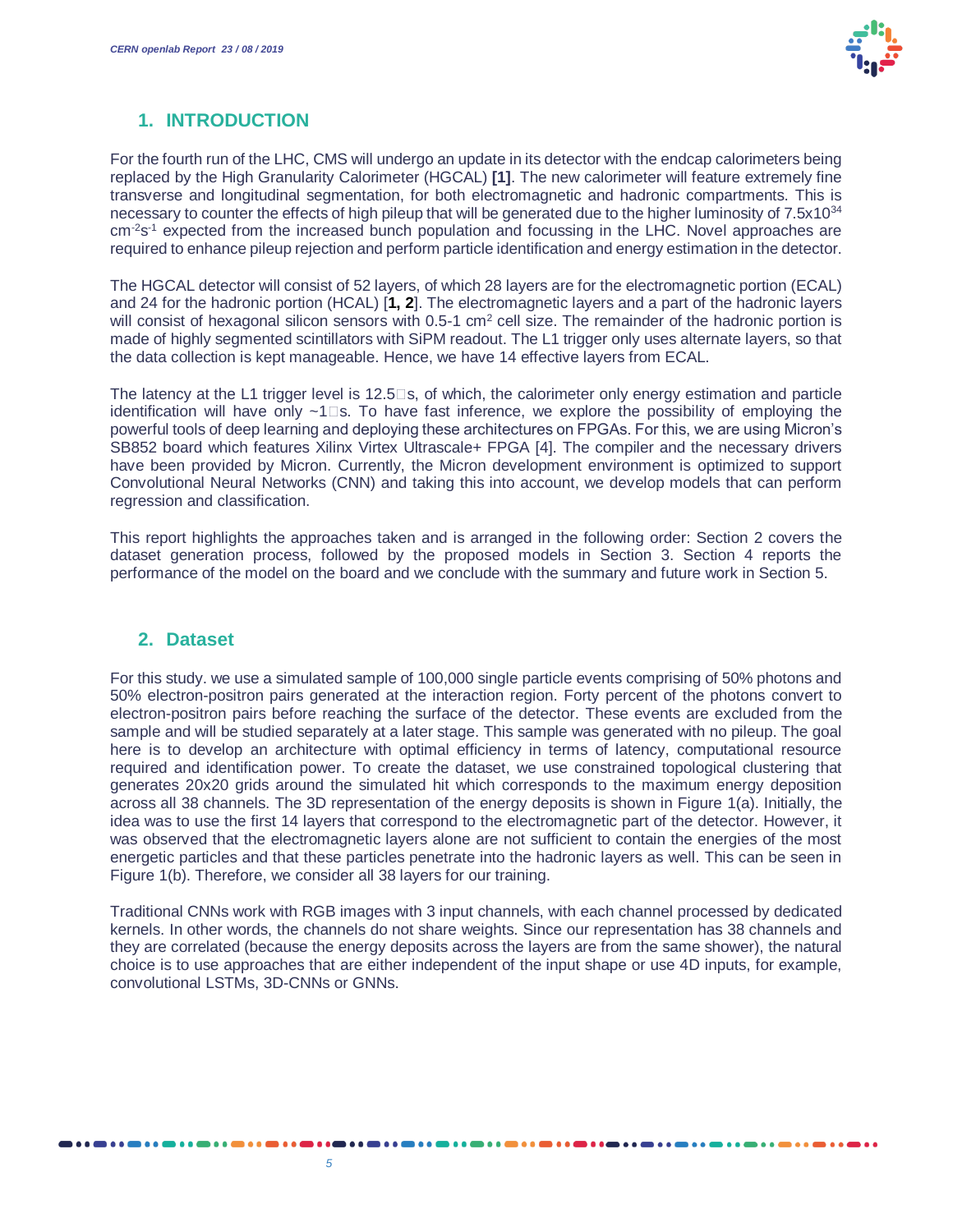



Fig 1.(From left to right) a) 3D visualization of energy depositions. The size of the spheres is proportional to the energy in the cell. b) Total energy of all trigger cells waxaa 90 layeen

# <span id="page-5-0"></span>**3. DL model architectures**

### <span id="page-5-1"></span>**Model 1 - 3D CNN architecture**

The selection of the model for inference requires the consideration of model performance and its implementation on hardware. As explained in the earlier sections, taking into account the Micron toolset characteristics and in order to optimize the performance, we settle on using CNN models. We start by using 3D-CNNs to incorporate inter-channel correlation. The proposed model is shown in Figure **2.** The input to the network is a matrix of dimension 38x20x20x1. This is convolved twice with 32 3D kernels of size 3x3x3 with relu activation, followed by a 3D max-pooling layer with pool size of 3x3x3. This is followed in series by a 0.25 dropout layer, flatten layer, a fully connected (FC) layer with 64 nodes, a 0.5 dropout layer, and finally a 2 node output using cross-entropy loss for classification.



Fig. 2 : Classification network with 3D

*6*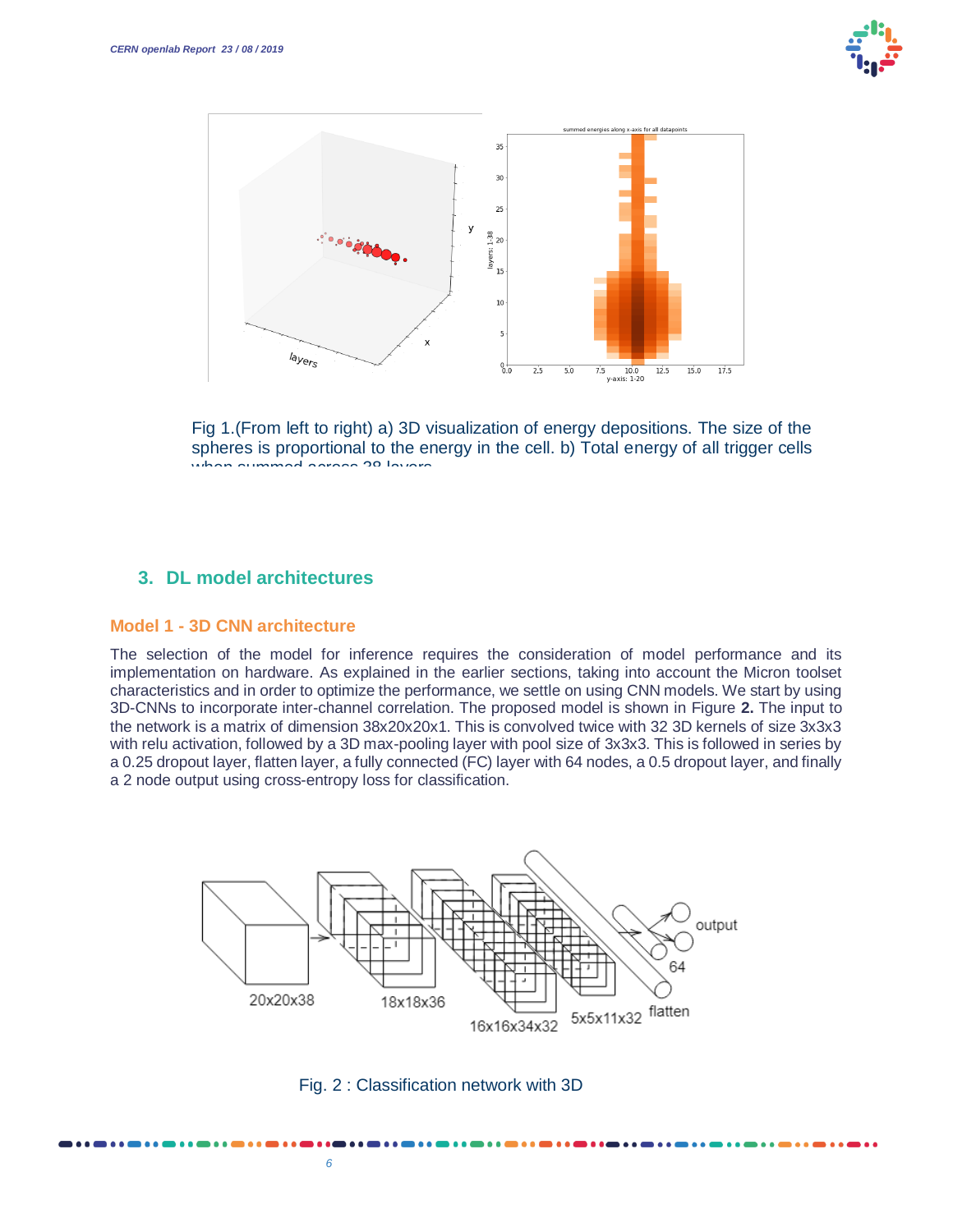

Training using ~23k samples with learning rate of 1e-3 for around 80 iterations and early stopping, we get an accuracy of 85%, which means that 85% of the time the test data is categorized correctly. The confusion matrix is shown in Table **1**. However, while the performance is acceptable, the time taken for inference is quite large at around 0.8 ms per test image on a GTX 1080Ti GPU**.** It is also quite a memory-intensive process because of the storage requirements of 4D kernels. It was therefore decided to explore the use of 2D CNNs.

#### <span id="page-6-1"></span><span id="page-6-0"></span>**Model 2 - 2D CNN architecture**

#### **1 input architecture**

To reduce the inference time, we tested a 2D CNN approach. The difference is that the kernels used here have 2 dimensions, such that they slide over individual channels of the input image instead of convolving across them. To see the effect of using a 2D model, we use the architecture shown in Figure **3.** For this, we have developed two models. In the first model, we use one projected image as shown in Figure 4. For the second model, we use the full image with 38 channels. As expected, the full image performs better at identification than the projected images. In fact, its predictive power is close to that of the 3D CNN architecture. We further explore the possibility of using projected images and to improve the performance. To this end, we use the 2 input architecture discussed in the next section.



Fig. 3 : 2D classification network with 1

#### **2 input architecture**

<span id="page-6-2"></span>While 3D CNNs used weight sharing between different channels of the input image, thereby learning any existing relationship between them, using independent 2D filters for each channel does not capture this relation. Therefore, we develop our 2D CNN by using 2 inputs that together can be expected to capture the information across the channels. These inputs are generated by projecting the 3D image along the x and y axes resulting in a pair of arrays of size 38x20x1 each. These inputs, while retaining the layer information, also have information from the x and y dimensions. The image pair is shown in Figure **4** with the color intensity being proportional to the energy deposition magnitude.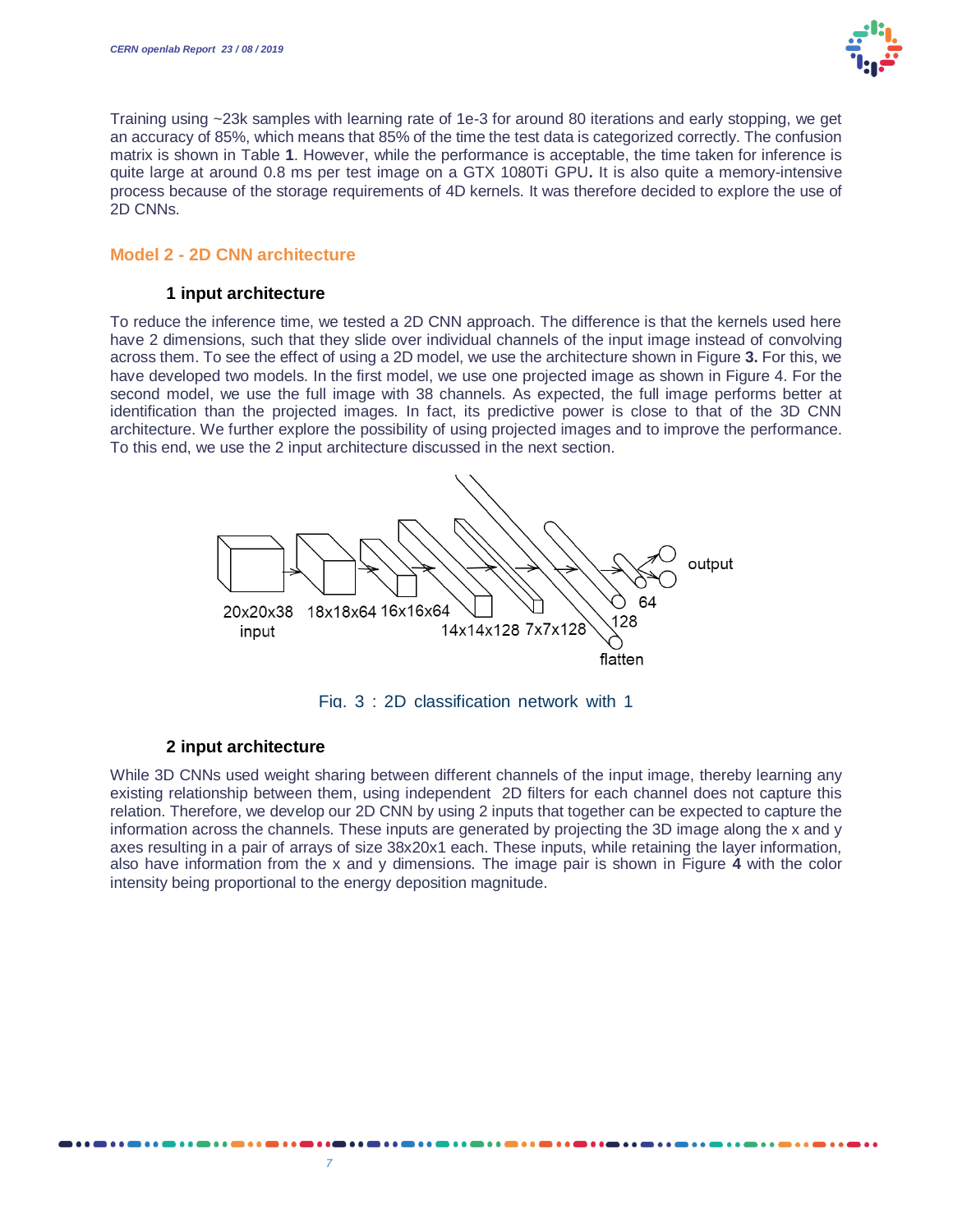



Fig. 4 : Energy deposits with layer vs x axes on summing along the y-axis. Energy depositions in layer vs y axis on summing along x-axis. The color intensity is representative of the energy content in the cell with darker cells having more energy.

The architecture we use is shown in Figure 5 and takes as inputs a pair of 38x20x1 images generated by summing along the x and y axes. The model develops along two symmetrical branches. The first layer after the input is a convolution layer with kernel size 3x3, stride 1, followed by another 2D Conv layer with 64 filters and a kernel size of 3x3. All convolution layers have relu activation functions. This is followed by a 2D max pooling layer with window size 2x2 and stride size 2x2. The output from the two branches are concatenated and then flattened at this point to generate a vector of length 17408. We then apply two FC layers of sizes 128 and 64, each followed by a 0.5 dropout. Categorical cross-entropy is used as a loss function for both the 2D and 3D models. The inference time for this model is 0.09ms which is much faster compared to the 3D model.



Fig. 5 : 2D classification network with 2 inputs.

# <span id="page-7-0"></span>**Classification performance of the models.**

We tested our model on ~14k samples and achieved 85% accuracy with both 3D and 2D models. The confusion matrix is given in Table 1.

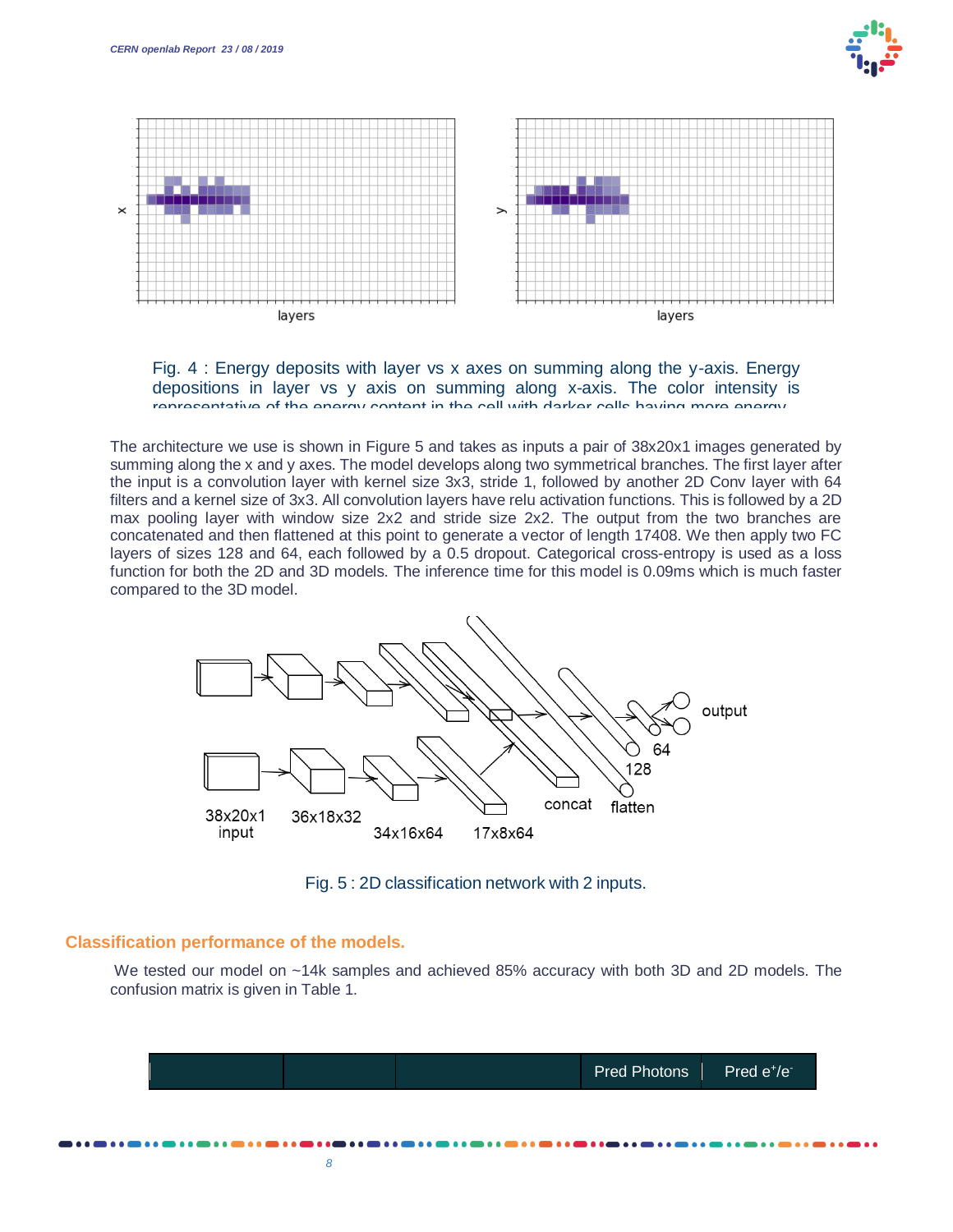

| True photons                        | 2D conv | 1 input - X1   | 0.78 | 0.22 |
|-------------------------------------|---------|----------------|------|------|
|                                     |         | 1 input - $X2$ | 0.81 | 0.19 |
|                                     |         | 1 input - $X$  | 0.84 | 0.16 |
|                                     |         | 2 input        | 0.82 | 0.18 |
|                                     | 3D conv | 3D conv        | 0.85 | 0.15 |
| True e <sup>+</sup> /e <sup>-</sup> | 2D conv | 1 input - X1   | 0.11 | 0.89 |
|                                     |         | 1 input - $X2$ | 0.12 | 0.88 |
|                                     |         | 1 input - $X$  | 0.15 | 0.85 |
|                                     |         | 2 input        | 0.13 | 0.87 |
|                                     | 3D conv | 3D conv        | 0.15 | 0.85 |

#### Table 1 : Classification performance of the models in terms of confusion matrix. The different row colors represent different model's performance.

For a better understanding of the performance of the 3D and 2D models, a visual comparison is provided with a classification plot in Figure **6**. From these, we can see that the 3D model is able to distinguish the two types of particles based on their energy deposition more accurately than the 2D model.

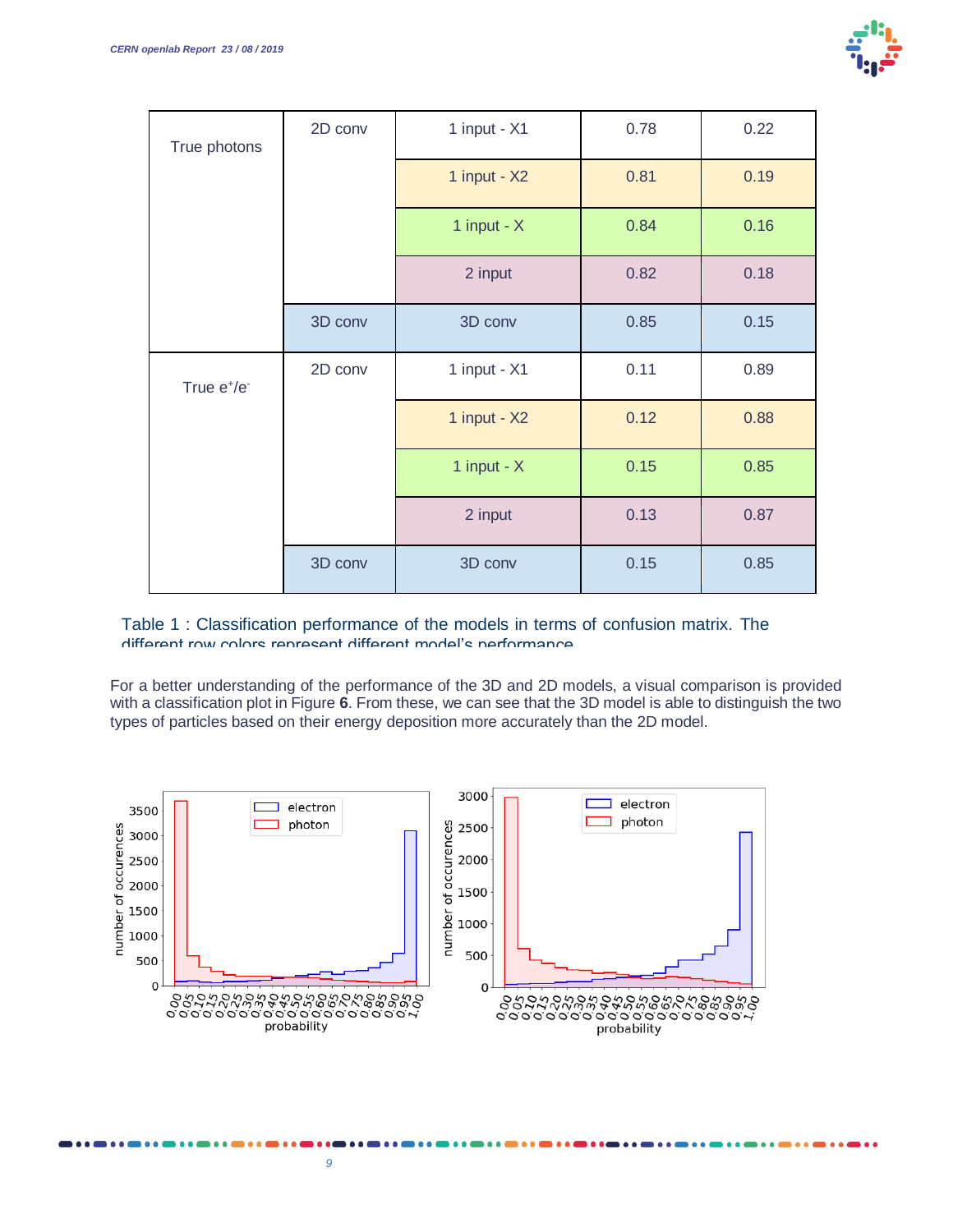

Fig. 6 : Histogram showing the performance of the 3D convolution model (left) and the 2D 2-input classification model (right). The color of the histograms represents the ground truth particle ID and the probability represented on the x-axis is the model's prediction. From the figure we see that the 3D model performs slightly better than the

#### <span id="page-9-0"></span>**Regression model and performance**

We further want to explore the capability of deep learning models for energy estimation. To do this, we use a similar model as that for 2D classification using the nominal energy of the incoming particle as target. In the FC layers, the relu activation is replaced with elu activation function. The last layer has one output node and uses mean squared error (mse) loss for regression instead of categorical cross-entropy that was used for classification. We train both the 2-input and 1-input models for comparison.

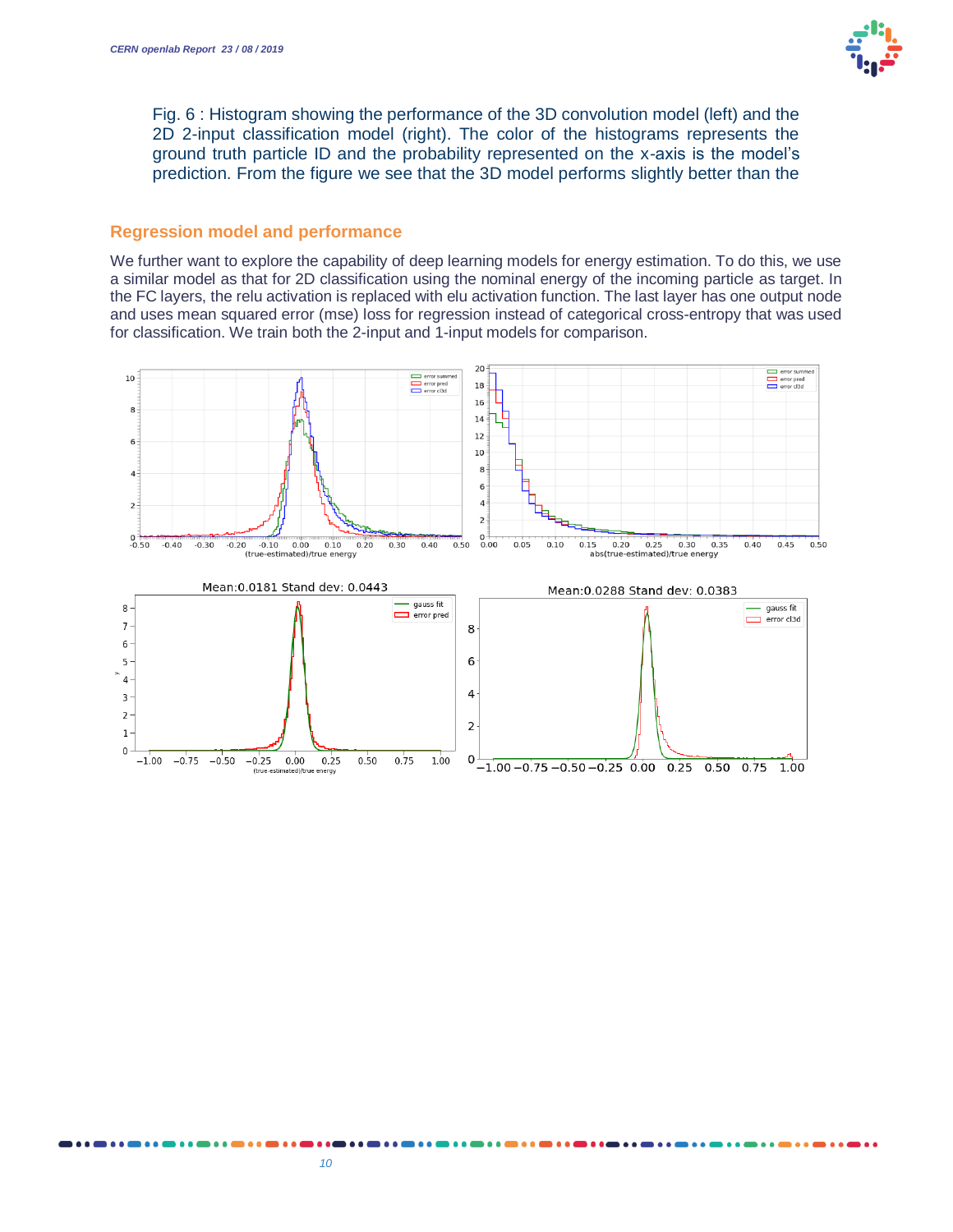



Fig. 7 : Performance of 2D 2-input model in energy estimation. In the top plots, the red curve shows the relative error in the predicted energy, green shows relative error of true energy and energy estimated by summing up energy across all cells, and the blue curve represents the relative energy error with respect to the energy predicted using density based clustering approach (cl3d). Top left: Relative error histogram plot. Top right: Absolute value of the relative error plot. Mid left: Gaussian fit on the relative error

In Figure 7 we show the relative error distributions for the three energy estimates: the 2D 2-input model predictions, the traditional density-based clustering approach (cl3d) and, as a sanity check, the total energy if we summed up all the trigger cell energy values for a particular cluster. From these plots, we can see that the model has performance close but not competitive with that of cl3d. The last three plots in Figure 7 show the standard deviation based on a Gaussian fit of the cl3d based prediction and the predictions based on both models. Clearly, the cl3d performs better. This shows the scope for further improvement of the regression models to achieve competitive performance.

### <span id="page-10-0"></span>**4. Model on hardware**

We tested our models on the SB852 board which is a "full-height, GPU-length, PCIe x16 Gen3 board with a Xilinx® VU9P Virtex Ultrascale+ FPGA, a 2GB Hybrid Memory Cube (HMC), up to 512GB of highperformance memory and two QSFP28 connectors" [4]. To do that, we first convert our model to .onnx format using onnx convert tools for keras models. Then we use Micron's dedicated compiler [3] to convert the .onnx model to their FPGA bitstream. We compare the output from the hardware with the output from onnxruntime, which is a tool to run the .onnx models. The output from the runtime is identical to the output of an inference made directly using python keras.

Sample outputs from onnxruntime and the board for the 2D classification model with two inputs are given below. *Particle ID* refers to the type of particle for the test case, *output onnxruntime* is the inference using onnxruntime and *output hw* is the board's output. The individual test cases are separated by horizontal lines.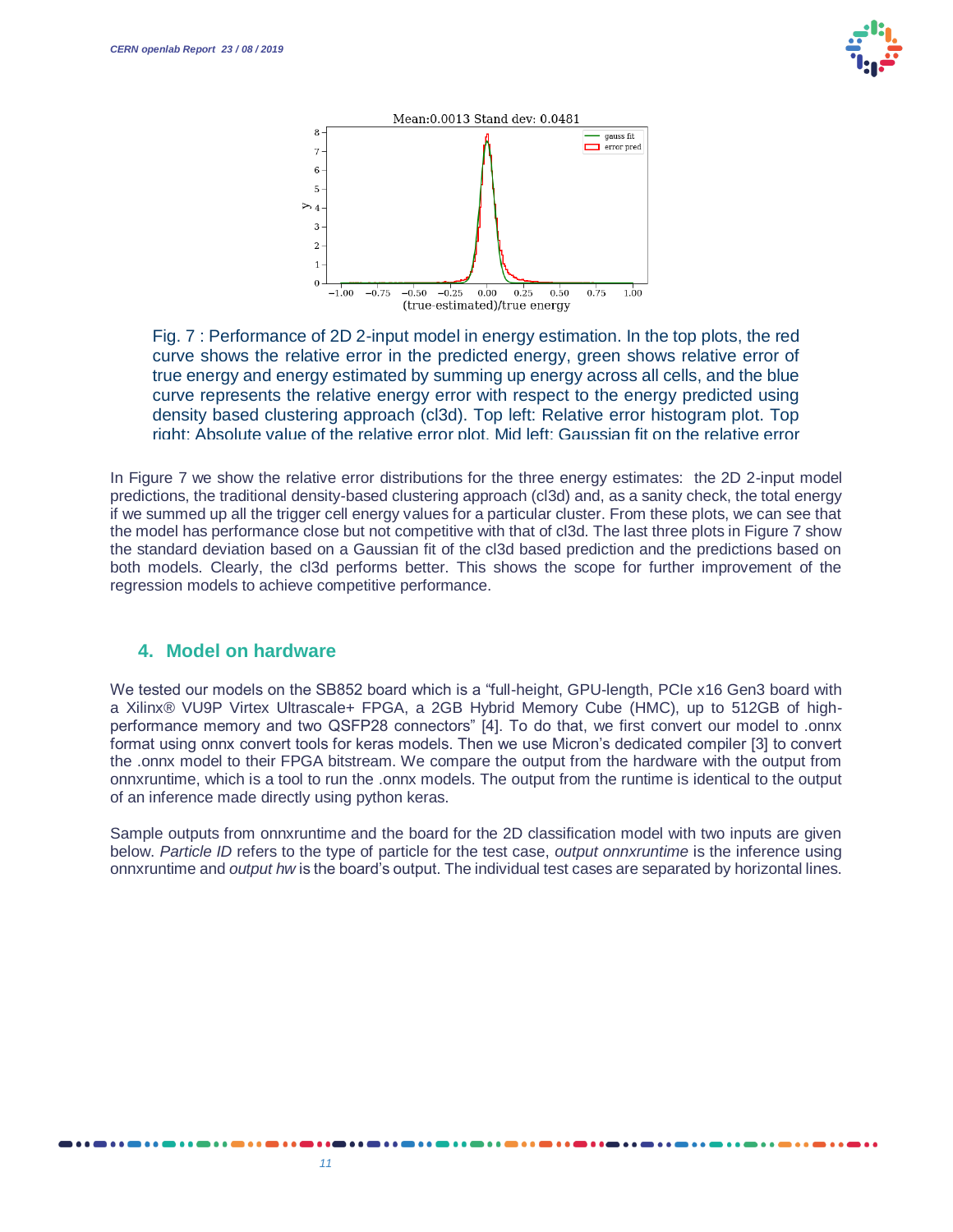*-------------------------------------------------*

*-------------------------------------------------*



*particle ID = 22.0 → output onnxruntime = 0.6614985 , output hw = 0.71780354 ------------------------------------------------ particle ID = 22.0 → output onnxruntime = 0.43477285, output hw = 0.5117166*

*particle ID = 22.0 → output onnxruntime = 0.9984659, output hw = 0.9641675*

*particle ID = 22.0 → output onnxruntime = 0.74310744, output hw = 0.62062156*



Fig. 8 : Plot of frequency vs absolute value of the relative error of the predictions from

Figure **8** shows the frequency of the absolute value of the relative difference between the output from onnxruntime and the hardware. We can see that they do not match precisely. For the purpose of particle classification, this might be acceptable, but in general, the L1 requires agreement to better than 0.001%. More investigation is needed to understand these discrepancies. The probable reasons these differences trigger could be overflow or the effect of using fixed-point precision for the board while using floating-point precision on onnxruntime. A way to validate this would be to check the results from onnxruntime's inference using fixed point precision.